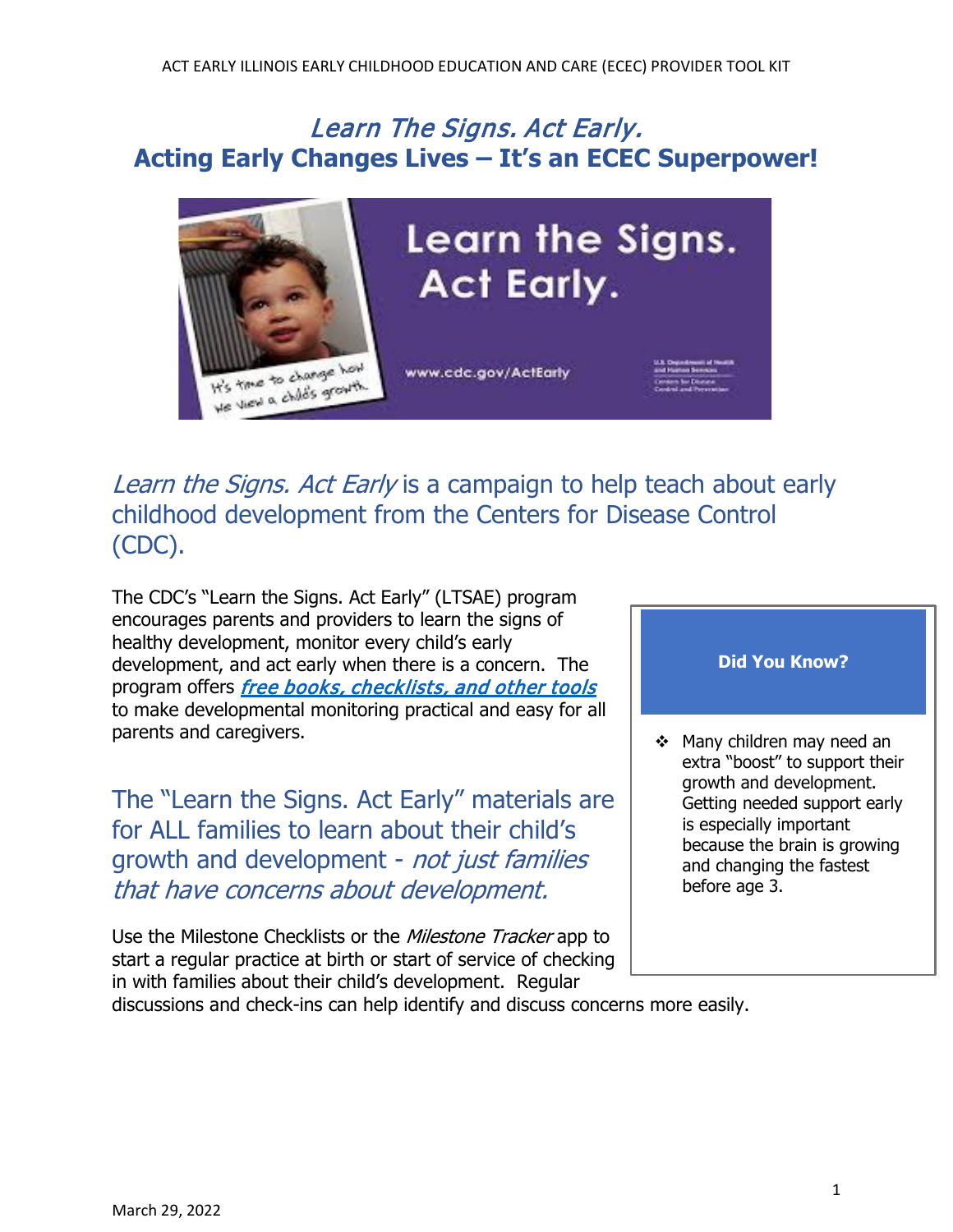# Learn the Signs. Act Early **Materials Help You Meet Your ECEC Goals**

As an ECEC provider, you are an important resource to all families. Families look to you for information about how their child is growing and playing with other children.

## **Meet your ECEC goals with** Learn the Signs, Act Early**!**

- Help track and celebrate each child's developmental milestones
- Help identify children with signs of developmental delay
- Help communicate with parents about development
- Complement and support developmental screening
- Provide guidance on discussing developmental concerns
- Better support children

## Learn the Signs. Act Early **Will Help You:**

- Give information and resources on developmental monitoring for parent education and engagement with CDC's "[Learn the Signs. Act Early](https://www.cdc.gov/ncbddd/actearly/index.html)" materials.
- Discuss a child's development regularly with parents & caregivers and helping parents & caregivers identify any concerns about growth and development
- Refer child for further support if needed.

## **Acting Early Changes Lives – It's An ECEC Superpower!**

### **Did you know? 1 in 6 children has a developmental delay or disability.**

Helping children with a delay get early support can fundamentally change their lives and help them reach their full potential. Getting support before age 3 is especially important because the brain is growing and changing the fastest before age 3.

### **ACTING EARLIER IS BETTER!**

- $\div$  Evidence shows that starting supports as early as possible is best
- $\div$  The earlier a child is identified, the sooner targeted intervention and family supports can start
	- o It is never "too late" to start services and supports
- $\div$  Intervention can improve skills, abilities, future school performance, long-term self-care skills, and quality of life
- Other benefits of early identification & intervention
	- o Families understand their child's strengths, and areas they may need support
	- o Family wellness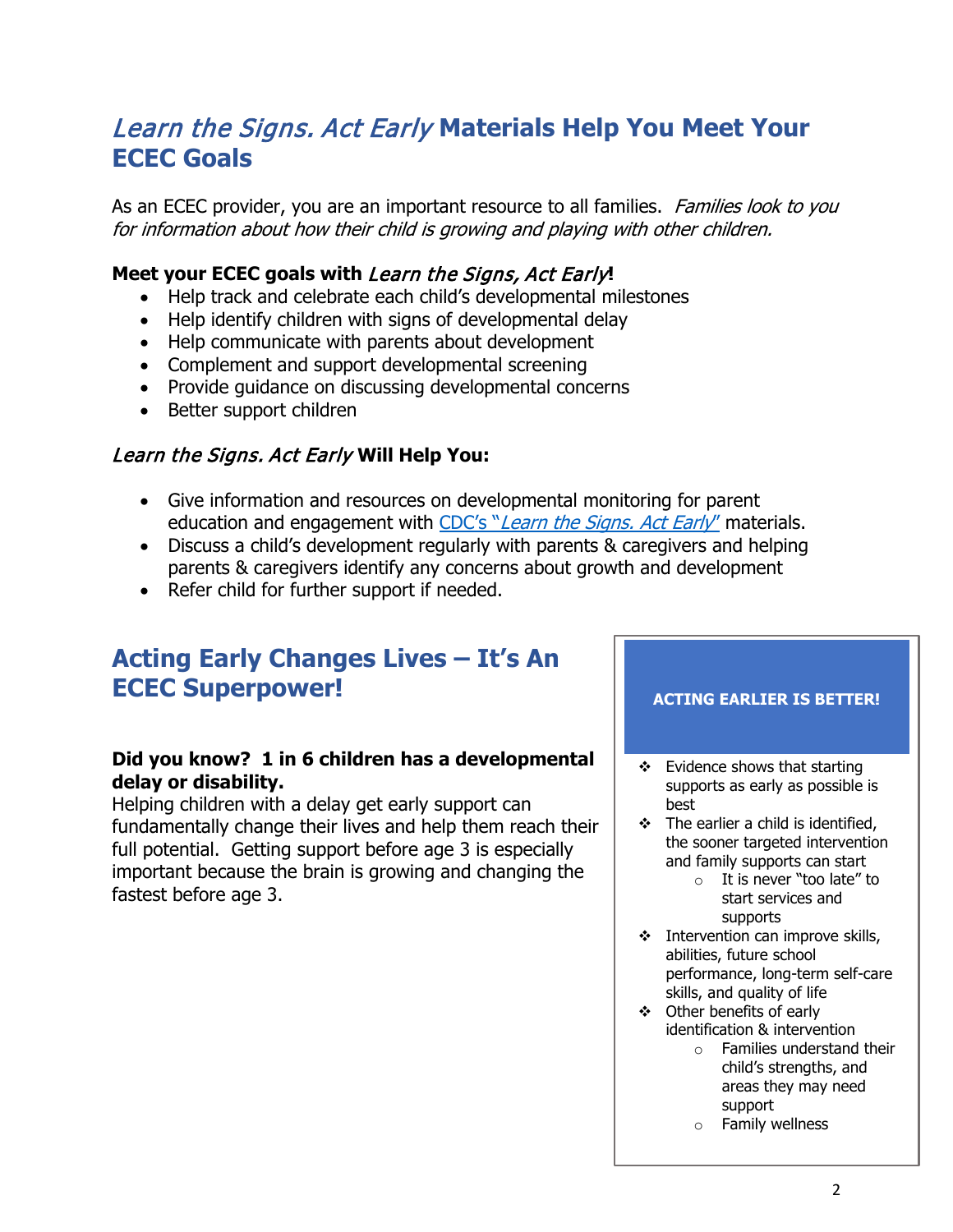#### **The Importance of Educating Families About Their Child's Development & Developmental Monitoring**

When families learn about development, they are better able to recognize if their child needs extra support and to advocate for their child.

- When parents notice their child's development, this is called **Developmental Monitoring.**
- When doctors and medical providers screen for developmental concerns, it is called **Developmental Screening.**
- Research shows that when parents and caregivers engage in developmental monitoring, more children are referred to get the helpful resources they need than when only doctors do developmental screening alone.

**DEVELOPMENTAL MONITORING**

- $\div$  Helps with early identification
- ❖ Adds different information than screening alone
	- o Longitudinal
	- o More than milestones
- Education/protective o i.e., Strengthening
	- Families
- Developmental promotion
- Family engagement- trusting relationships

The American Academy of Pediatrics recommends both developmental monitoring and developmental screening for **all** children. You can share this fact sheet with families that provides information in English and Spanish on the importance of both.



**[Click here for Developmental Monitoring &](https://www.cdc.gov/ncbddd/actearly/pdf/Dev-Mon-and-Screen-English-and-Spanish-P.pdf)  [Screening Fact Sheet](https://www.cdc.gov/ncbddd/actearly/pdf/Dev-Mon-and-Screen-English-and-Spanish-P.pdf)**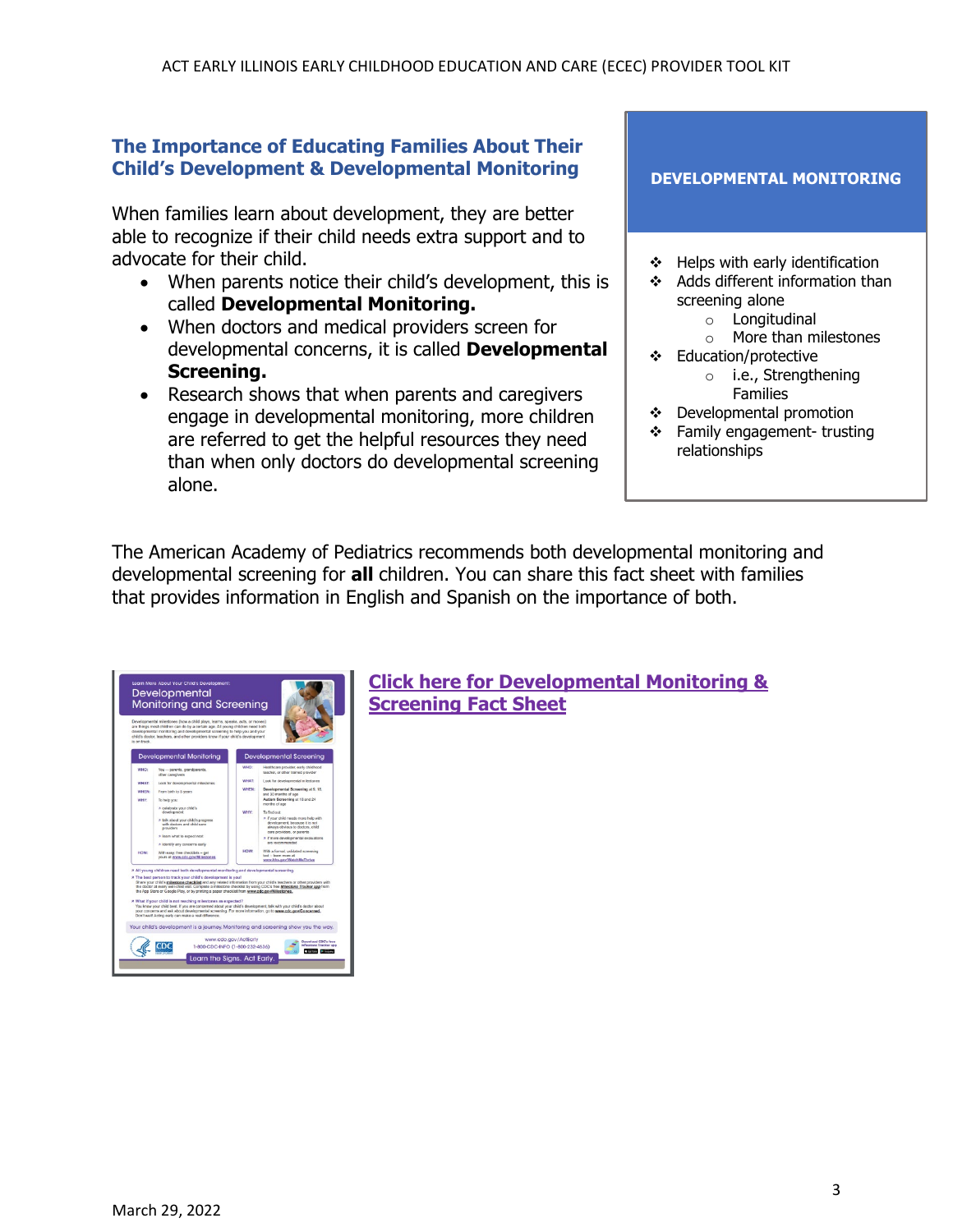## **Materials for Families to Learn More About Their Child's Growth**

How a child plays, learns, speaks, acts, and moves offers important clues about his or her development. The "Learn the Signs. Act Early" developmental milestones are things most children can do by a certain age. "Learn the Signs. Act Early" helps parents track if their child is meeting the milestones with the Milestone Tracker App and Milestone Checklists.

### CDC's Milestone Tracker App

CDC's Milestone Tracker app, available in English and Spanish, provides a fun and easy way for parents and caregivers to track and support their child's early development from ages 2 months to 5 years.

Encourage parents to use the Milestone Tracker app & review My Child's Summary page with you to facilitate communication about developmental progress



**[Click here to learn more](https://www.cdc.gov/ncbddd/actearly/milestones-app.html)**

## Milestone Moments Booklet

The Milestones Moments Booklet is used as a developmental milestone checklist with tips for parents for ages 2 months to 5 years.



### **[Click here to download](https://www.cdc.gov/ncbddd/actearly/pdf/checklists/Checklists-with-Tips_Reader_508.pdf)**

**[Available in English, Spanish,](https://www.cdc.gov/ncbddd/actearly/pdf/booklets/Milestone-Moments-Booklet_Reader_508.pdf) [Simplified Chinese,](https://www.cdc.gov/ncbddd/actearly/pdf/Milestone-Moments-Chinese-ReaderSpread-3-10-2015.pdf) and [Korean](https://www.cdc.gov/ncbddd/actearly/pdf/Milestone-Moments_ReaderSpreads_Eng_KO_508.pdf)**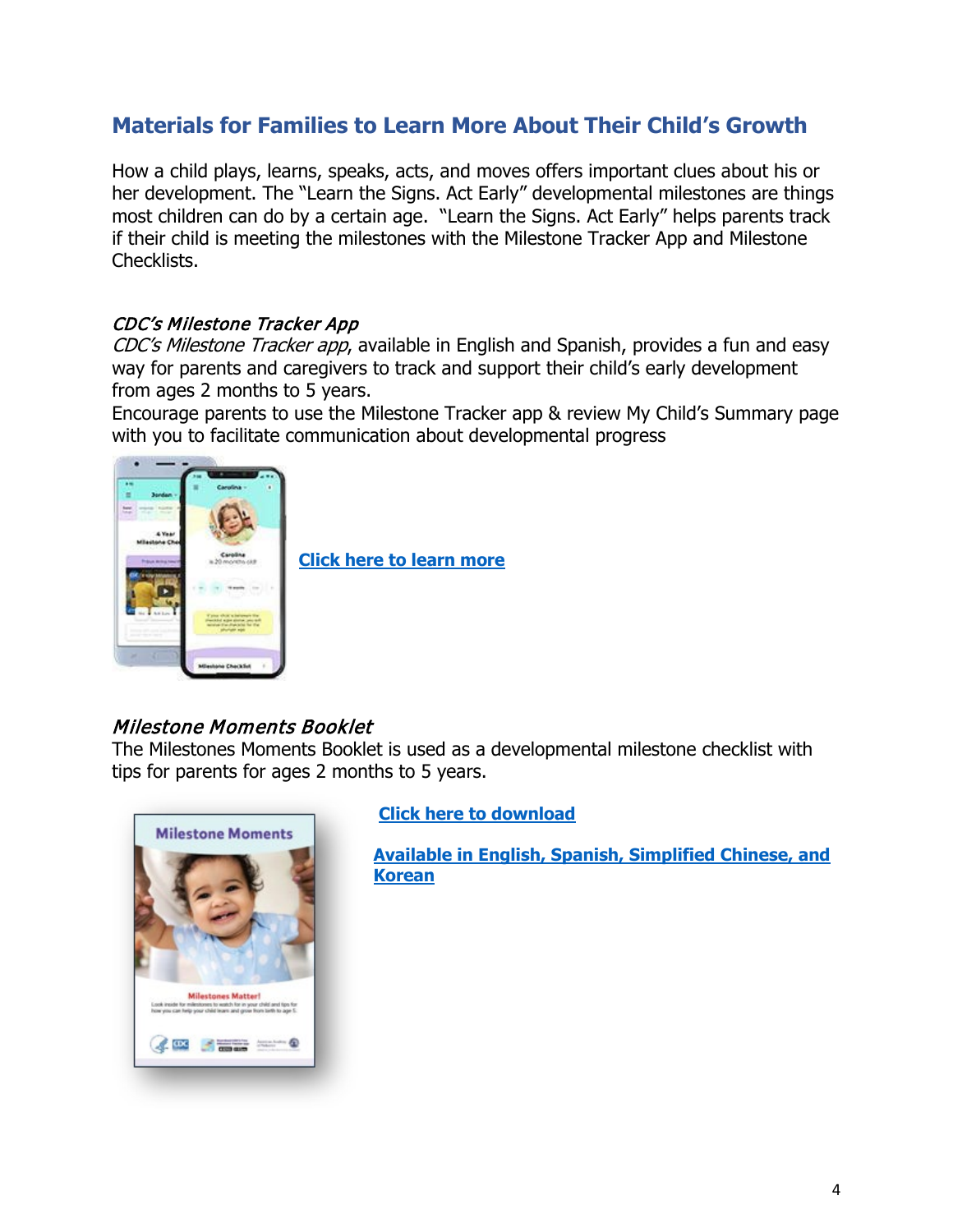#### Milestone Checklists

Families can use these checklists to track and celebrate their child's development and learn what to do if they have concerns.

**Click here to download [www.cdc.gov/ActEarly/Materials](http://www.cdc.gov/ActEarly/Materials)**

**[Available in English, Spanish,](https://www.cdc.gov/ncbddd/actearly/freematerials.html) [Arabic,](https://www.cdc.gov/ncbddd/actearly/pdf/other-lang/Checklist-with-Parent-Tips_Arabic_508.pdf) [Brazilian](https://www.cdc.gov/ncbddd/actearly/freematerials.html)  [Portuguese,](https://www.cdc.gov/ncbddd/actearly/freematerials.html) [Haitian Creole,](https://www.cdc.gov/ncbddd/actearly/pdf/other-lang/HC-CDC_LTSAE-Checklists15_FNL-P.pdf) [Simplified Chinese,](https://www.cdc.gov/ncbddd/actearly/pdf/other-lang/AllAges-Mile.Checklist_GeneralVersion_Chinese-P_1.pdf) [Somali,](https://www.cdc.gov/ncbddd/actearly/pdf/other-lang/Checklist-with-Parent-Tips_Somalian-P.pdf) and [Vietnamese](https://www.cdc.gov/ncbddd/actearly/freematerials.html)**

| <b>Child's Name</b>                                                                                                                                                                                                                                                                                                                                                                                                                                                                                                                                                                                                                                                                                           | Child's Age<br><b>Today's Date</b>                                                                                                                                                                                                                                                                                                        |
|---------------------------------------------------------------------------------------------------------------------------------------------------------------------------------------------------------------------------------------------------------------------------------------------------------------------------------------------------------------------------------------------------------------------------------------------------------------------------------------------------------------------------------------------------------------------------------------------------------------------------------------------------------------------------------------------------------------|-------------------------------------------------------------------------------------------------------------------------------------------------------------------------------------------------------------------------------------------------------------------------------------------------------------------------------------------|
| Milestones matter! How your child plays, learns, speaks, acts, and moves offers<br>important clues about his or her development. Check the milestones your child has<br>reached by 15 months. Take this with you and talk with your child's doctor at every<br>well-child visit about the milestones your child has reached and what to expect next.                                                                                                                                                                                                                                                                                                                                                          |                                                                                                                                                                                                                                                                                                                                           |
| What most children do by this age:                                                                                                                                                                                                                                                                                                                                                                                                                                                                                                                                                                                                                                                                            |                                                                                                                                                                                                                                                                                                                                           |
| <b>Social/Emotional Milestones</b><br>C Copies other children while playing. Bue taking toys<br>out of a container when another child does.<br>Shows you an object she likes<br>C Claps when excited<br>C Hugs stuffed dail or other toy<br>C Shows you affection (hugs, cuddles, or kisses you)<br><b>Language/Communication Milestones</b><br>C Tries to say one or two words besides "mama" or<br>"Harts." Sike "ha" for hall or "da" for door<br>[3] Looks at a familiar object when you name it<br>Follows directions given with both a gesture and<br>words. For example, he gives you a toy when you<br>hold out your hand and say. "Give me the toy."<br>C Points to ask for something or to get help | <b>Cognitive Milestones</b><br>(learning, thinking, problem-solving)<br>C Tries to use things the right way. Bie a phone, cup,<br>ne heade<br>[3] Stacks at least two small objects, like blocks<br><b>Movement/Physical Development</b><br><b>Milestones</b><br>□ Takes a few steps on his own<br>Uses fingers to feed herself some food |
| Other important things to share with the doctor<br>. What are some things you and your child do together?<br>. What are some things your child likes to do?<br>* Is there anything your child does or does not do that concerns you?<br>. Has your child lost any skills he'she once had?<br>* Does your child have any special healthcare needs or was helshe born prematurely?                                                                                                                                                                                                                                                                                                                              | You know your child best. Don't wait. If your child is not meeting one or more milestones, has lost skills<br>he or she once had, or you have other concerns, act early. Talk with your child's doctor, share your concerns, and                                                                                                          |
| ask about developmental screening. If you or the doctor are still concerned:<br>1. Ask for a referral to a specialist who can evaluate your child more; and<br>more and find the number at ede, powFindEl.<br>For more on how to help your child, visit ede, gov!Concerned.                                                                                                                                                                                                                                                                                                                                                                                                                                   | 2. Call your state or territory's early intervention program to find out if your child can get services to help. Learn                                                                                                                                                                                                                    |

## Free Children's Books

Children's books Baby's Busy Day, Amazing Me and Where is Bear? help parents learn about developmental milestones while reading with their child.





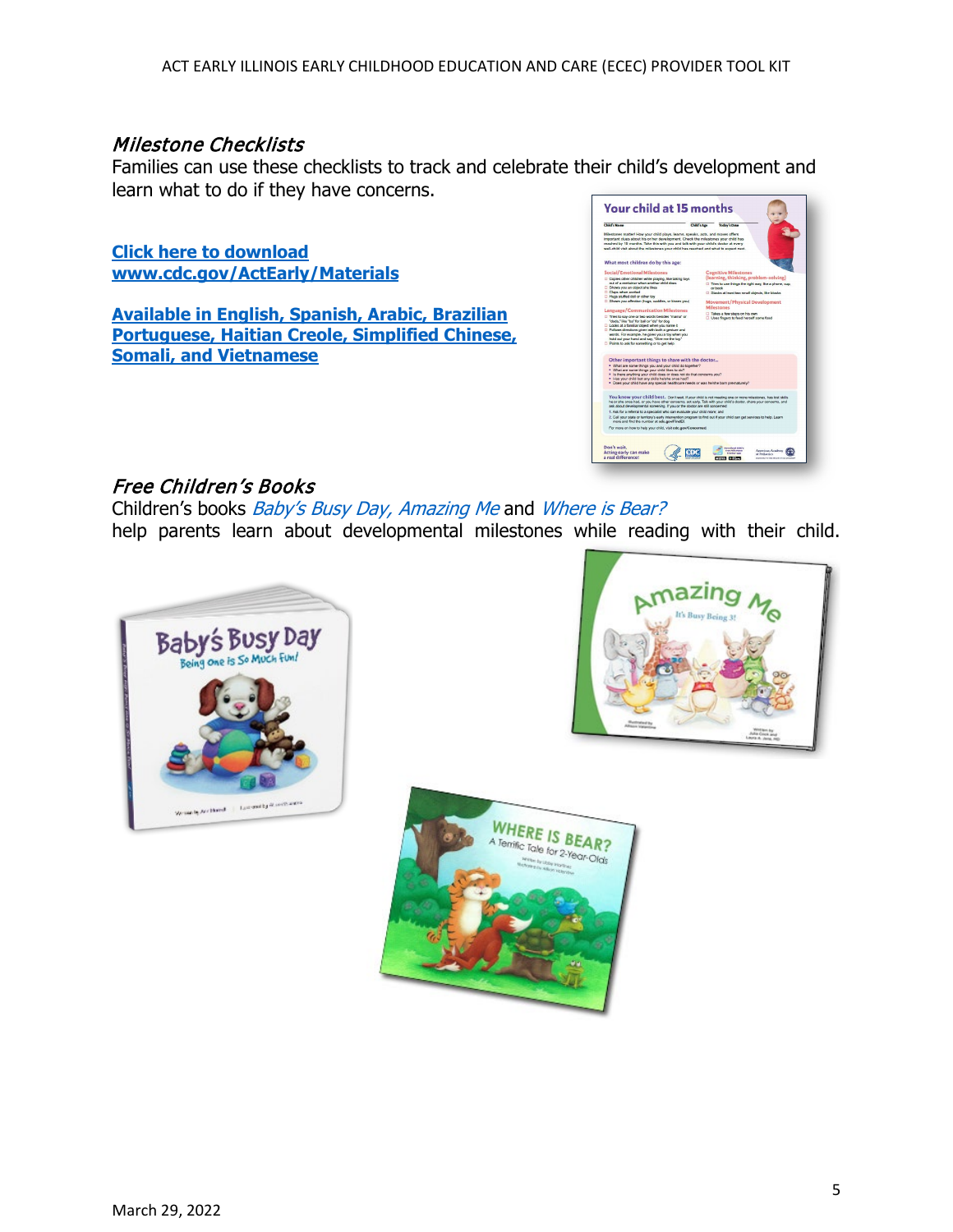## Look What I Can Do Growth Chart



Share the *Look What I Can Do Developmental Chart* as a quide for families through their child's growth and development during his/hers most important years. And it will let them know what to expect as their child grows older.

# **Take Action and Act Early!**

#### **A child's brain is growing most quickly before the age of 3, and therefore acting early is important!**

### **Step 1: Talk to Parents & Caregivers about your concerns**

This [CDC tip sheet](https://www.cdc.gov/ncbddd/actearly/pdf/parents_pdfs/tipstalkingparents.pdf) offers great Tips for Talking with Parents about Developmental Concerns. Messaging and communication with families about developmental screening and screening results should be clear, consistent, and direct. What you say to families is as much about style as it is about the specific words.

Talk to parents about the importance of early action when a concern is identified.

- Act Early Do not take a wait and see approach!
- When intervention starts before age 3, it can have an even bigger positive impact on the child's development.

#### **Let parents know!**

- Getting extra support is normal.
- $\div$  1 in 6 kids has a delay that would benefit from extra support.
- A doctor referral is **NOT** required for an Early Intervention or an Early Childhood Special Education and Related Services Evaluation.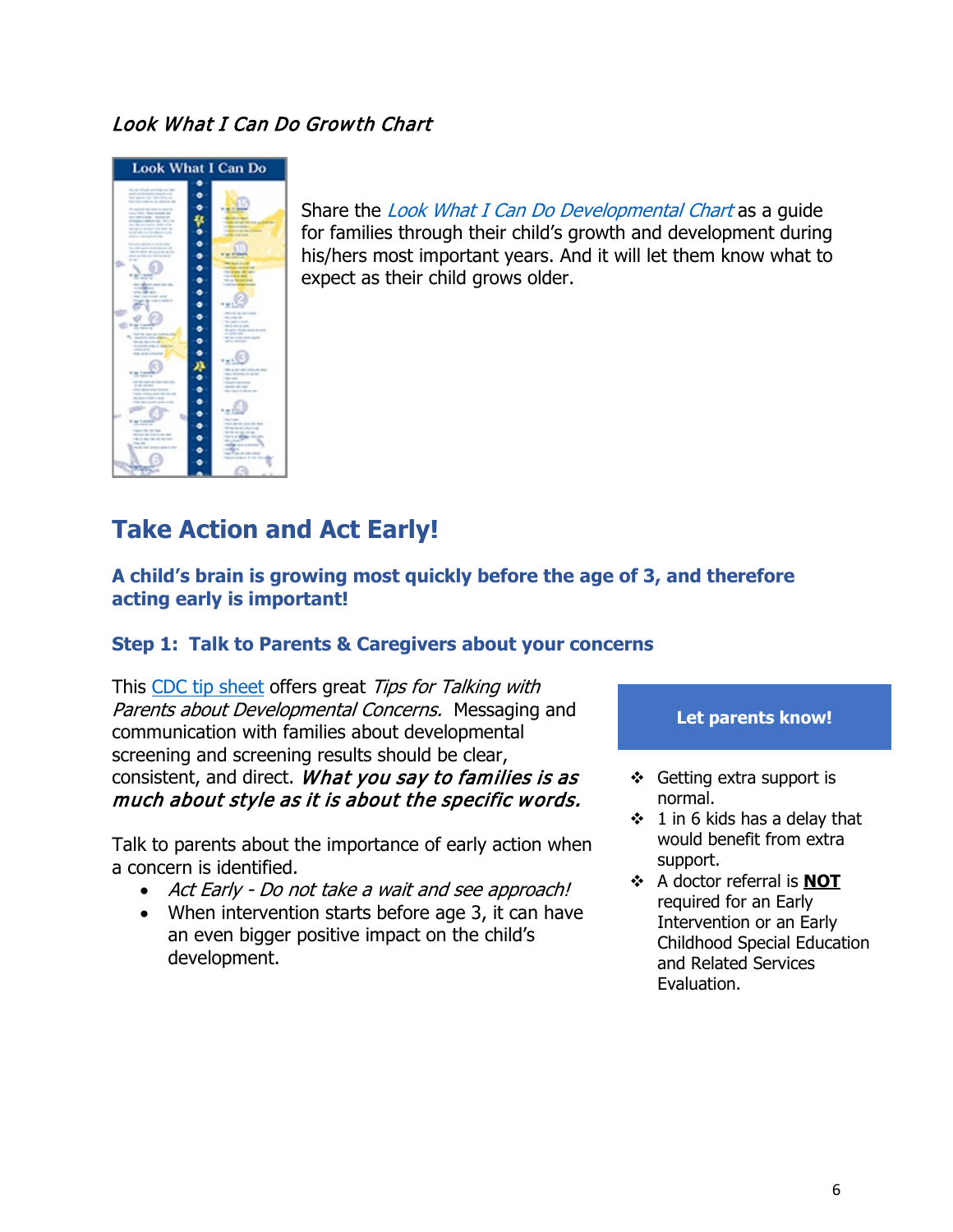### **Step 2: Refer Child to Get Support**

How to Get Support –

- ❖ Parents can talk to their child's doctor about their concerns or contact **Early Intervention** or their **local school** directly.
- **For kids under the age of 3 Refer to Early Intervention – Referral Info Below**
	- $\circ$  Early Intervention is a state program that evaluates and provides needed support for children ages 0-3. Supports include things like speech therapy, physical therapy, or social work case coordination.
- **For kids 3 and older Refer to the local school district for Early Childhood Special Education and Related Services** - **Referral Info Below**
- $\div$  Check in with the family regularly to see how process is going. What barriers to getting care or other concerns are coming up?
- $\div$  If a child qualifies for Early Intervention services, these services can be provided in a variety of settings, such as at home, in child care settings, and in Live Video Visits.
- $\circ$  Early Childhood Special Education and Related Services for children are provided through local school districts and special education cooperatives.

# **Early Intervention – Support for Children Ages 0-3**

What is Early Intervention?



The ["What Is Early Intervention?"](https://www.childfind-idea-il.us/Materials/4395_Early_Intervention_042017.pdf) brochure answers questions such as:

What is the EI Program? Why is EI important? How does EI work? What does EI cost? What happens when your child turns 3? Do you have a cause for concern? How do I learn more?

To learn more about services provided by Early Intervention **[Click](https://eiclearinghouse.org/getting-started/ei-program-services/)  [here-](https://eiclearinghouse.org/getting-started/ei-program-services/) Services Provided.**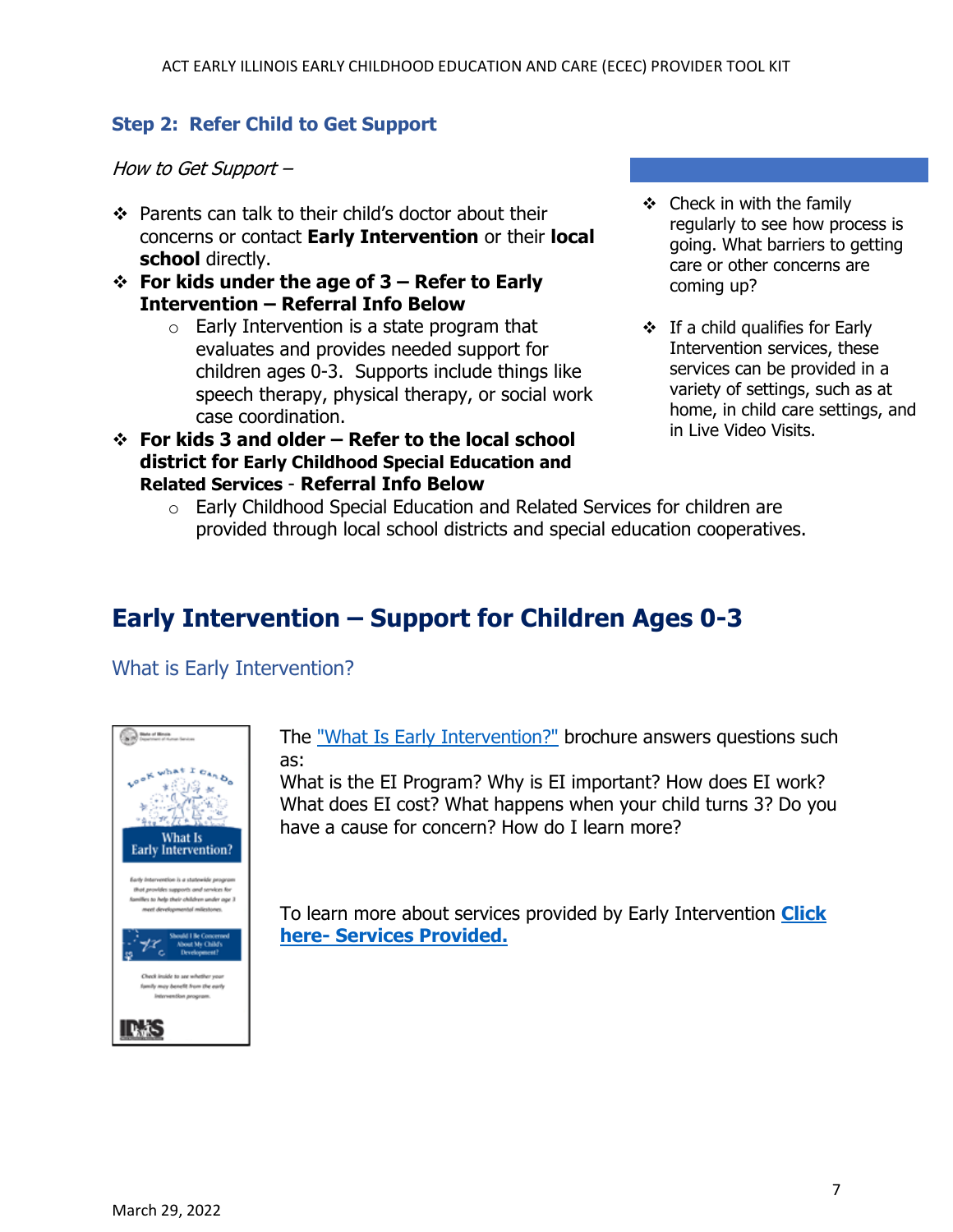## How to Refer to Early Intervention:

- 1. There are 2 ways to be referred to Early Intervention:
	- Parents/Caregivers may talk to their child's doctor who may refer the child to Early Intervention after discussing concerns with the family; or
	- Parents/Caregivers may call Early Intervention directly if they are concerned about their child's development. A doctor referral is NOT required for an Early Intervention Evaluation.
- 2. Learn more about eligibility criteria at the Illinois Early Intervention (EI) Clearinghouse page [here.](https://eiclearinghouse.org/getting-started/eligibility/) More details can be found at the IDHS pag[e here.](https://www.dhs.state.il.us/page.aspx?item=96963)
- 3. Referral Forms and Phone Numbers listed below.

## Helpful Referral Resources:



The [Referring a Child to Early Intervention](https://www.childfind-idea-il.us/Materials/4270.pdf) guide helps community partners refer children to receive supports and services provided by local Child and Family Connections office.



The Sooner We Start, The Farther They'll Go!

The [Look What I Can Do Magnet](https://www.childfind-idea-il.us/Materials/magnet_business-card.pdf) has the Illinois Early Intervention help line toll-free telephone number on it.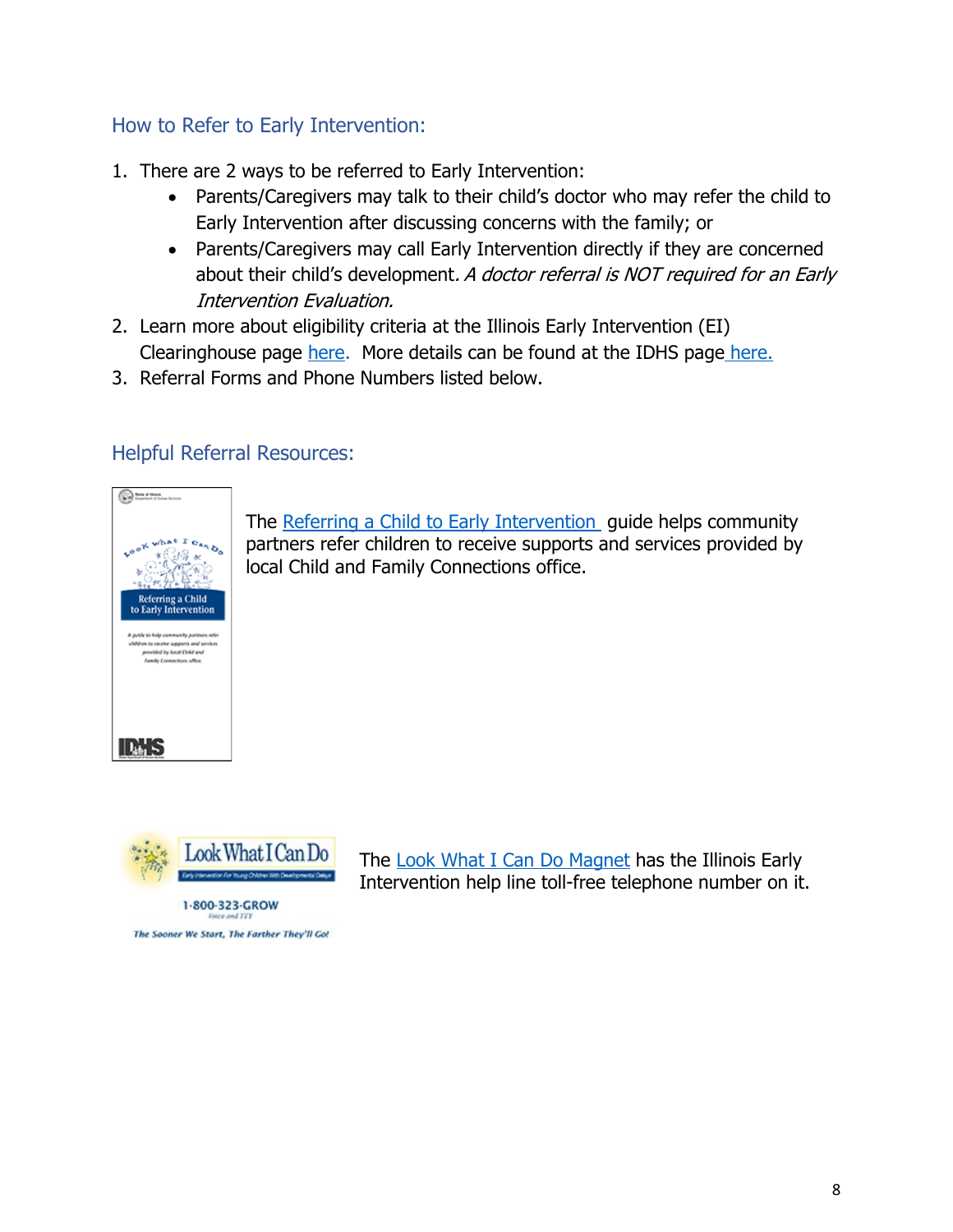## **Early Intervention Referral Contact Information and Referral Forms**

[Click Here for the Early Intervention Referral Website](https://eitp.education.illinois.edu/Files/COVID19/Referralinfographic.pdf)

[Early Intervention - Local Child & Family Connections Office Finder](https://eitp.education.illinois.edu/Files/Resources/CFCListing.pdf) 

[Standardized Illinois Early Intervention Referral Form \(HFS 650\) - R03-2018](https://www.illinois.gov/hfs/SiteCollectionDocuments/hfs650.pdf)

[Illinois Early Intervention Referral Fax Back Form \(HFS 652\)- R03-2018](https://www.illinois.gov/hfs/SiteCollectionDocuments/hfs652.pdf)

## **EI Resources and Training on the Referral Process**

#### **Early Child Care Providers – Free Trainings on Early Intervention Referral**

[Referral to Illinois Early Intervention](https://urldefense.proofpoint.com/v2/url?u=https-3A__cvent.me_ovXAK8&d=DwMF-g&c=euGZstcaTDllvimEN8b7jXrwqOf-v5A_CdpgnVfiiMM&r=CZzzyg6IilIWfO6wcCUEP0U3i98usT-q7U73WxrTpNM&m=1sxiy6EeldfmEm-pC_Y02cV5xncl-MDmFGBLaO6yVWs&s=JWIdKfuSrTFBhqRZbkgkXzNXmetWJ-T8OWjqPYnm-mg&e=) (EI Credit, 1 WWF)

This presentation provides a brief, interactive overview of the Illinois Early Intervention (IL EI) referral process and the 3 pathways for children and families to become eligible for IL EI services. The importance of ensuring strong communication with referral sources and primary care providers throughout the referral process is a key factor emphasized during this presentation.

[Referral to Illinois Early Intervention](https://urldefense.proofpoint.com/v2/url?u=https-3A__eitp.education.illinois.edu_online_LMS_Referral_index.html&d=DwMF-g&c=euGZstcaTDllvimEN8b7jXrwqOf-v5A_CdpgnVfiiMM&r=CZzzyg6IilIWfO6wcCUEP0U3i98usT-q7U73WxrTpNM&m=1sxiy6EeldfmEm-pC_Y02cV5xncl-MDmFGBLaO6yVWs&s=Vd10W8MsER5e84EGXWlacaVKv231ntJ0kD2wdqcMyMY&e=) (no registration or credit attached) This presentation provides an overview of the EI referral process and explains the purpose and procedure for the 2 referral forms: [Standardized EI Referral Form](https://www.illinois.gov/hfs/SiteCollectionDocuments/hfs650.pdf) and [Illinois EI Program Referral Fax Back Form.](https://www.illinois.gov/hfs/SiteCollectionDocuments/hfs652.pdf)